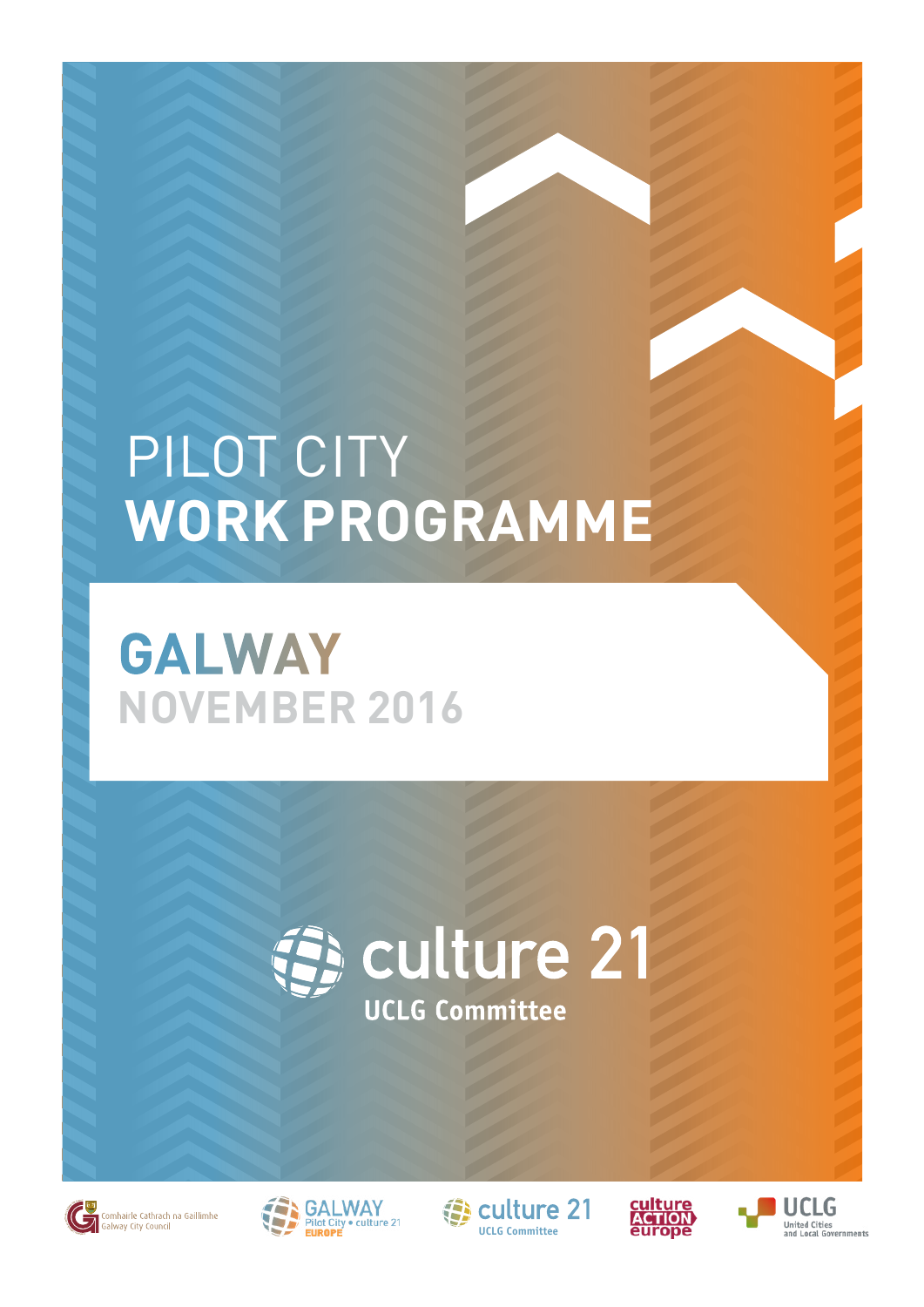This document presents the work programme designed by Galway in the context of its participation in the Agenda 21 for culture's **[Pilot Cities](http://agenda21culture.net/our-cities/pilot-cities)  [Europe Programme](http://agenda21culture.net/our-cities/pilot-cities)**. The work programme has been drafted by a group of local stakeholders, following the results of the initial self-assessment workshop and the **[document resulting from it](http://agenda21culture.net/sites/default/files/files/cities/content/informe_galway-eng.pdf)**, known as 'Radar 1'. The Pilot Cities Europe Programme is coordinated by the Committee on Culture of United Cities and Local Governments (UCLG) and Culture Action Europe, in collaboration with the Council of European Municipalities and Regions (CEMR).

The work programme outlines briefly the actions which Galway plans to implement in 2017 and 2018. Based on the commitments and actions outlined in the **[Culture 21 Actions](http://agenda21culture.net/documents/culture-21-actions)** toolkit, it is particularly meant to address the strengths and weaknesses identified in the initial self-assessment. It also complements **[Everybody Matters. A Cultural Sustainability Strategy](https://www.galwaycity.ie/uploads/downloads/publications/corporate_services/Galway_City_cultural_strategy.pdf)  [Framework for Galway 2016-2025](https://www.galwaycity.ie/uploads/downloads/publications/corporate_services/Galway_City_cultural_strategy.pdf)** which was elaborated in parallel, drawing on Culture 21 Actions and in view of Galway's bid to become the European Capital of Culture in 2020 – a title that the city obtained in July 2016. The work programme will be subject to regular monitoring by local stakeholders and the Pilot Cities programme's external experts, and changes may be introduced if necessary. The implementation of the work programme will conclude with a final conference, which will allow the city to review and disseminate progress made, and to foresee future steps.

The results of the work programme will be presented in due course in **[Galway's page](http://agenda21culture.net/our-cities/galway)** on the Pilot Cities website.

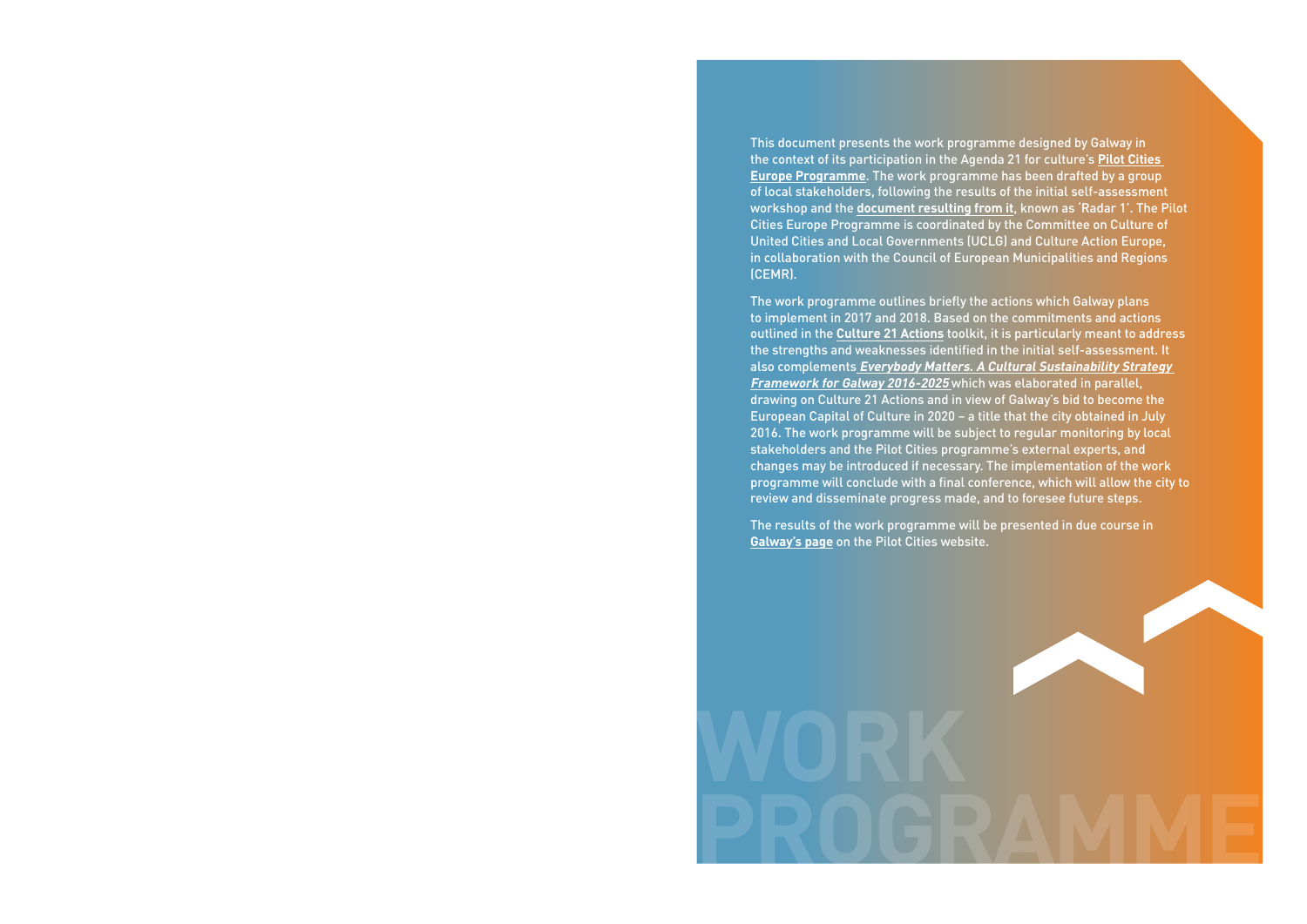# **PILOT MEASURES**

PILOT MEASURES SHOULD BE EITHER SPECIFIC PROJECTS DESIGNED TO ADDRESS THE PILOT CITY'S WEAKNESSES OR ILLUSTRATIVE PROJECTS WHICH CAN SERVE TO HIGHLIGHT ITS STRENGTHS. THEY CAN BE SMALL-SCALE INITIATIVES WHICH COULD LATER BE REPLICATED AT CITY LEVEL, OR CAN BUILD ON PRE-EXISTING EXPERIENCES. SOME OF THE PILOT MEASURES IMPLEMENTED IN THIS CONTEXT COULD LATER BE PRESENTED IN THE FORM OF 'GOOD PRACTICES' AND ADDED TO THE DATABASE OF THE AGENDA 21 FOR CULTURE.

THE MEASURES PRESENTED HEREAFTER HAVE BEEN STRUCTURED ON THE BASIS OF THE SEVEN THEMES IDENTIFIED IN GALWAY'S EVERYBODY MATTERS CULTURAL SUSTAINABILITY STRATEGY, ITSELF CLOSELY RELATED TO CULTURE 21 ACTIONS.

#### **ACCESS AND CULTURAL RIGHTS**

**HERITAGE**

| <b>NAME AND/OR</b><br><b>SHORT DESCRIPTION</b><br>OF THE PILOT MEASURE                                                                                                                 | <b>WHO IS INVOLVED</b>                    | <b>DATES</b> | <b>MONITORING METHODS</b><br>(e.g. what information will<br>be collected and how    | <b>OTHER REMARKS</b> |
|----------------------------------------------------------------------------------------------------------------------------------------------------------------------------------------|-------------------------------------------|--------------|-------------------------------------------------------------------------------------|----------------------|
| <b>1.4 IN COLLABORATION WITH</b><br>THE RELEVANT AGENCIES,<br><b>IMPROVE THE PROVISION OF</b><br>AND ACCESS TO MORE CHILD/<br>YOUTH/OLDER PEOPLE ORI-<br><b>ENTED CULTURAL SPACES.</b> | • Galway City Council<br>• Other agencies | 2017-2018    | • Description of<br>projects targeting<br>these audiences<br>• Data on participants |                      |

| <b>NAME AND/OR</b><br><b>SHORT DESCRIPTION</b><br>OF THE PILOT MEASURE                                                                                                                                                                     | <b>WHO IS INVOLVED</b>                                                                           | <b>DATES</b> | <b>MONITORING METHODS</b><br>(e.g. what information will<br>be collected and how)                             | <b>OTHER REMARKS</b> |
|--------------------------------------------------------------------------------------------------------------------------------------------------------------------------------------------------------------------------------------------|--------------------------------------------------------------------------------------------------|--------------|---------------------------------------------------------------------------------------------------------------|----------------------|
| <b>1.1. FACILITATE GREATER ACCESS</b><br><b>TO AND ENGAGEMENT WITH</b><br><b>CULTURE THROUGH TARGETED</b><br><b>PARTICIPATION AND</b><br><b>INCLUSION MEASURES.</b>                                                                        | • Galway 2020<br>• Galway City Council<br>• Other agencies                                       | 2017-2018    | • Description of<br>projects<br>• Data on participants                                                        |                      |
| <b>1.2 DEVELOP A CHARTER</b><br>OF CULTURAL RIGHTS<br><b>TO ADDRESS ISSUES OF</b><br><b>EXCLUSION THROUGH</b><br><b>DISABILITY, FINANCIAL</b><br><b>MEANS, GEOGRAPHIC</b><br><b>REMOTENESS OR OTHER</b><br><b>SOURCES OF DISADVANTAGE.</b> | • Galway City Council<br>Arts Office<br>$\bullet$ Galway 2020,<br>NUIG/C.A.E                     | 2017-2018    | • Availability and<br>publication of<br>Charter<br>• Other indicators<br>related to process of<br>elaboration |                      |
| <b>1.3 IMPROVE ENGAGEMENT</b><br>WITH THE PUBLIC THROUGH<br><b>MORE OPEN AND EFFECTIVE</b><br><b>CONSULTATION PROCESSES.</b>                                                                                                               | • Galway City Council<br>Community Dept.<br>• Galway 2020<br>• Galway City<br>Community Network. | 2017-2018    | • Description of<br>consultation<br>initiatives<br>• Data on participants                                     |                      |

## **PILOT MEASURES**

| <b>NAME AND/OR</b><br><b>SHORT DESCRIPTION</b><br>OF THE PILOT MEASURE                                                                                                                                                                              | <b>WHO IS INVOLVED</b>                    | <b>DATES</b> | <b>MONITORING METHODS</b><br>(e.g. what information will<br>be collected and how)       | <b>OTHER REMARKS</b> |
|-----------------------------------------------------------------------------------------------------------------------------------------------------------------------------------------------------------------------------------------------------|-------------------------------------------|--------------|-----------------------------------------------------------------------------------------|----------------------|
| <b>2.1 PROVIDE OUR VISITORS/TOUR-</b><br><b>ISTS WITH BETTER INFORMA-</b><br><b>TION ABOUT AND GREATER</b><br><b>ACCESS TO OUR NATURAL AND</b><br><b>BUILT ENVIRONMENTS, AND</b><br><b>OUR MATERIAL CULTURE AND</b><br><b>OUR CULTURAL HERITAGE</b> | • Galway City Council<br>• Other agencies | 2017-2018    | • Description of<br>projects<br>• Assessment by<br>participants                         |                      |
| <b>2.2 BUILD ON GALWAY'S UNIQUE</b><br><b>BI-LINGUAL STATUS TO</b><br><b>STRENGTHEN THE USE OF THE</b><br><b>IRISH LANGUAGE IN GALWAY</b>                                                                                                           | • Galway City Council<br>• Other agencies | 2017-2018    | • Description of<br>projects<br>• Data on use of<br>language and results<br>of projects |                      |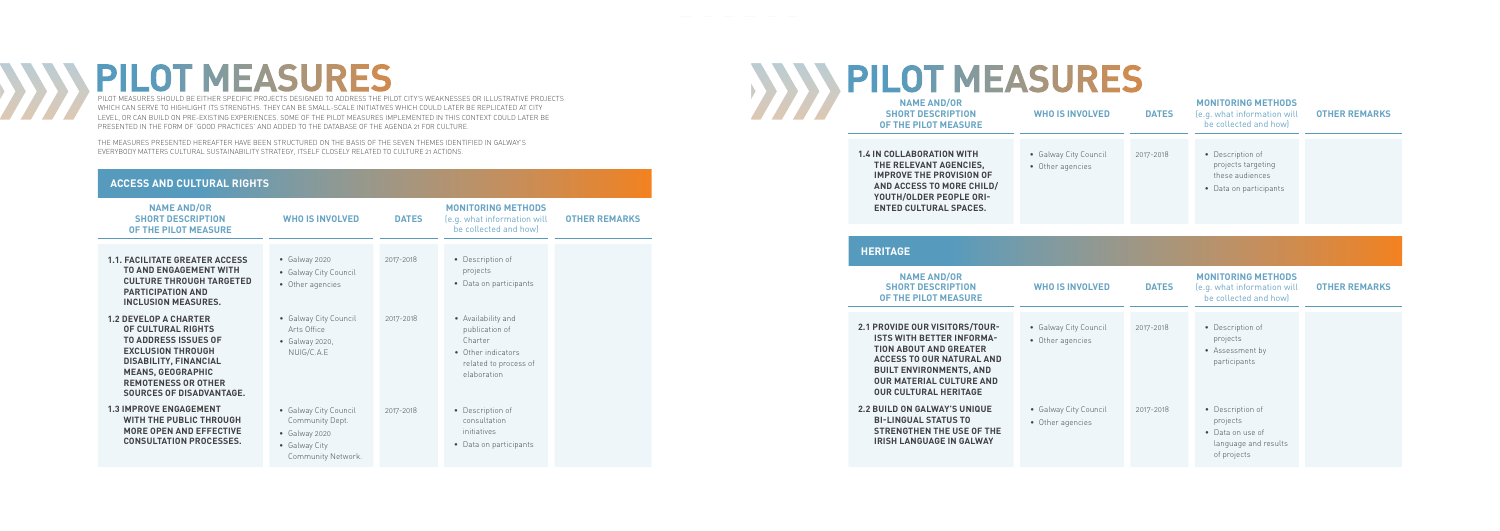#### **CULTURE AND EDUCATION**

### $\sum$ **PILOT MEASURES**

| <b>2.3 DEVELOP PROJECTS AND</b><br>• Museum/Galway<br>2017-2018<br>• Description of                                                                                               | <b>OTHER REMARKS</b> |
|-----------------------------------------------------------------------------------------------------------------------------------------------------------------------------------|----------------------|
| projects<br><b>PROGRAMMES OF WORK WITH</b><br>2020<br><b>OTHER CULTURAL HERITAGE</b><br><b>SITES IN EUROPE THAT COM-</b><br><b>PLEMENT GALWAY'S CULTUR-</b><br><b>AL HERITAGE</b> |                      |

## **PILOT MEASURES**

- **3.1 LEARNING IS KEY TO SUSTAINABLE DEVELOPMENT. THIS PLAN WILL LOOK AT BLENDED LEARNING MODELS FOR GALWAY THAT SUPPORT TRAINING AT BOTH THE INDIVIDUAL AND COMMUNITY LEVEL; CONTRIBUTE TO LEARNING OPPORTUNITIES FOR ALL AGE GROUPS AND PROVIDE ACCESS TO MODELS OF BEST PRACTICE AND CONTINUING PROFESSIONAL DEVELOPMENT. IT WILL SUPPORT LEARNING IN A WIDER EUROPEAN/**
- Sectoral/Culture Forum
- Local Community Development Committee
- Education Providers

• Elaboration and adoption of Plan



2017-2018

| <b>NAME AND/OR</b><br><b>SHORT DESCRIPTION</b><br>OF THE PILOT MEASURE                                                                                                                                                                                                                      | <b>WHO IS INVOLVED</b>                            | <b>DATES</b> | <b>MONITORING METHODS</b><br>(e.g. what information will<br>be collected and how)                       | <b>OTHER REMARKS</b> |
|---------------------------------------------------------------------------------------------------------------------------------------------------------------------------------------------------------------------------------------------------------------------------------------------|---------------------------------------------------|--------------|---------------------------------------------------------------------------------------------------------|----------------------|
| <b>INTERNATIONAL CONTEXT AND</b><br><b>STRENGTHEN AND SUPPORT</b><br><b>PARTNERSHIPS TO MAKE THIS</b><br><b>POSSIBLE. IT WILL ALSO HELP</b><br>TO DEVELOP EDUCATION AND<br><b>OUTREACH PROGRAMMES</b><br><b>ATTACHED TO CULTURAL</b><br><b>AND CREATIVE HUBS AND</b><br><b>NETWORKS.</b>    |                                                   |              |                                                                                                         |                      |
| <b>3.2 IDENTIFY AND SUPPORT</b><br><b>EUROPEAN MOBILITY</b><br>PROJECTS, INTERNATIONAL<br><b>RESIDENCIES, ACCESS</b><br><b>TO AREAS OF ARTISTIC</b><br><b>EXCELLENCE AND</b><br><b>CURATORIAL EXCHANGE</b><br><b>PROGRAMMES FOR ARTIST</b><br><b>AND CULTURAL WORKERS</b>                   | • Galway 2020                                     | 2017-2018    | • Projects identified<br>and implemented                                                                |                      |
| 3.3 WORK WITH ARTISTS,<br><b>CULTURAL PLAYERS AND</b><br><b>EDUCATIONAL INSTITUTIONS</b><br><b>TO BUILD PARTICIPATIVE</b><br><b>INFORMAL LEARNING</b><br><b>PLATFORMS AROUND NEW</b><br><b>SKILLS, ENTREPRENEURSHIP</b><br><b>AND CREATIVITY WITH HARD-</b><br><b>TO-REACH COMMUNITIES.</b> | • Galway City Council<br>Community<br>Department. | 2017-2018    | • Description of<br>projects<br>• Data on beneficiaries<br>and other<br>participants<br>• Skills gained |                      |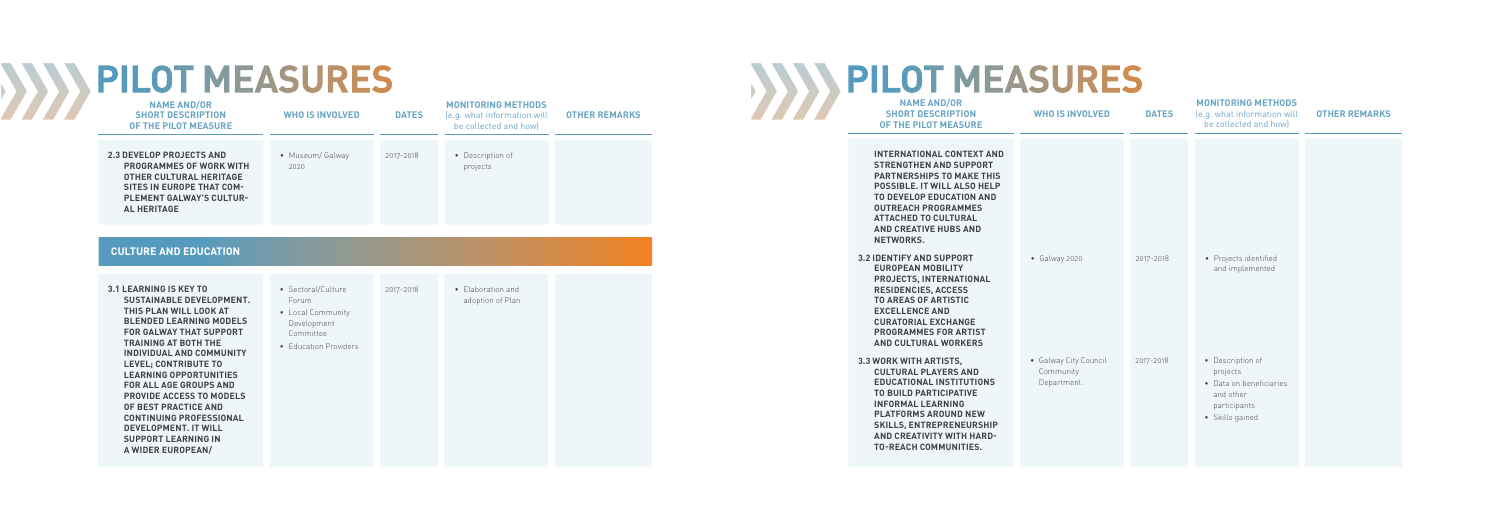### $333$ **PILOT MEASURES**

#### **CULTURE, ENVIRONMENT AND PLACE**

| <b>NAME AND/OR</b><br><b>SHORT DESCRIPTION</b><br><b>OF THE PILOT MEASURE</b>                                                                                                                                                                      | <b>WHO IS INVOLVED</b>                                                                                                         | <b>DATES</b> | <b>MONITORING METHODS</b><br>(e.g. what information will<br>be collected and how) | <b>OTHER REMARKS</b> |
|----------------------------------------------------------------------------------------------------------------------------------------------------------------------------------------------------------------------------------------------------|--------------------------------------------------------------------------------------------------------------------------------|--------------|-----------------------------------------------------------------------------------|----------------------|
| <b>4.4. DEVELOP PUBLIC REALM</b><br><b>STRATEGY</b>                                                                                                                                                                                                | • Galway City Council<br>Planning                                                                                              | 2017-2018    | • Availability and<br>publication of<br>Strategy                                  |                      |
| <b>CULTURE AND ECONOMY</b>                                                                                                                                                                                                                         |                                                                                                                                |              |                                                                                   |                      |
| 5.1 DEVELOP CREATIVE/INNOVATIVE<br><b>SPACES AND HUBS FOR</b><br><b>INDIVIDUALS, COMPANIES</b><br><b>AND START-UP BUSINESSES</b><br><b>INVOLVED IN THE CREATIVE</b><br><b>ECONOMY SECTOR USING A</b><br><b>MULTI-DISCIPLINARY APPROACH</b>         | • Cross sectorial<br>• Local Community<br>Development<br>Committee<br>• Business Networks<br>Western Development<br>Commission | 2017-2018    | • Description of<br>projects<br>• Data on participants<br>and results             |                      |
| <b>5.2 INCREASE THE PRACTICE OF</b><br><b>PAIRING ARTISTS/CREATIVE'S</b><br>WITH INDUSTRY/MULTI-<br><b>NATIONAL CAMPUSES TO</b><br><b>PROMOTE THE BENEFITS OF</b><br><b>COLLABORATIVE PRACTICE</b>                                                 | • Galway 2020                                                                                                                  | 2017-2018    | • Description of<br>projects<br>• Data on participants<br>and results             |                      |
| <b>5.3 SUPPORT THE DIGITAL/ONLINE</b><br><b>PRESENCE OF CULTURAL/</b><br><b>HERITAGE INSTITUTIONS AND</b><br><b>WORKERS, CRAFT WORKERS,</b><br><b>DESIGNERS, ARTISTS AND</b><br><b>ALL THOSE WORKING IN THE</b><br><b>CREATIVE INDUSTRY SECTOR</b> | • Galway City Council<br>• Creative Ireland<br>Team                                                                            | 2017-2018    | • Description of<br>projects<br>• Data on results and<br>impacts                  |                      |

| <b>NAME AND/OR</b><br><b>SHORT DESCRIPTION</b><br>OF THE PILOT MEASURE                                                                                                                                                                                                                                       | <b>WHO IS INVOLVED</b>                         | <b>DATES</b> | <b>MONITORING METHODS</b><br>(e.g. what information will<br>be collected and how) | <b>OTHER REMARKS</b> |
|--------------------------------------------------------------------------------------------------------------------------------------------------------------------------------------------------------------------------------------------------------------------------------------------------------------|------------------------------------------------|--------------|-----------------------------------------------------------------------------------|----------------------|
| <b>4.1 DEVELOP A CULTURAL</b><br><b>INFRASTRUCTURE DELIVERY</b><br><b>PROGRAMME THAT</b><br><b>ADDRESSES THE NEED FOR</b><br><b>NEW CULTURAL VENUES</b><br><b>AND CREATIVE HUBS THAT</b><br><b>INCLUDE THE PUBLIC REALM</b><br>AS SET OUT IN "EVERYBODY<br><b>MATTERS"</b>                                   | • Galway City Council                          | 2017-2018    | • Availability of<br>Delivery Programme                                           |                      |
| <b>4.2. INCREASE SHARED SERVICES</b><br><b>ACROSS HERITAGE AND ARTS</b><br><b>PROVISION - PARTICULARLY IN</b><br><b>AREAS SUCH AS RECORDING,</b><br><b>CONSERVATION, STORAGE AND</b><br><b>ARCHIVING - FOR COLLECTION-</b><br><b>BASED INSTITUTIONS SUCH AS</b><br>THE MUSEUM AND LIBRARY<br><b>SERVICES</b> | • Galway City Council/<br>Co. Co. Stakeholders | 2017-2018    | • Description of new<br>initiatives<br>• Data on results and<br>impacts           |                      |
| <b>4.3. ESTABLISH PROGRAMMES</b><br><b>THAT EXPLICITLY RECOGNISE</b><br>THE CONNECTIONS<br><b>BETWEEN CULTURE</b><br><b>AND ENVIRONMENTAL</b><br><b>SUSTAINABILITY</b>                                                                                                                                       | • Galway City Council<br>Environment           | 2017-2018    | • Description of<br>projects<br>• Data on participants<br>and results             |                      |

# **PILOT MEASURES**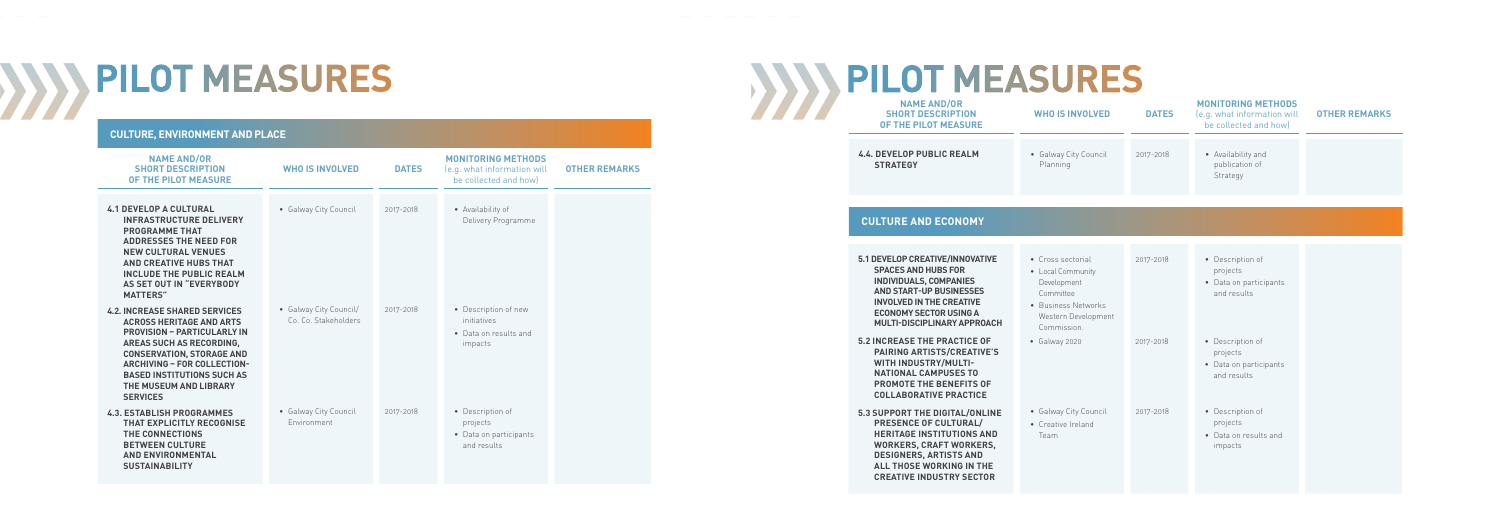#### **PILOT MEASURES**  $\bm{M}$

#### **CULTURE, INFORMATION AND KNOWLEDGE**

# **PILOT MEASURES**

| <b>NAME AND/OR</b><br><b>SHORT DESCRIPTION</b><br>OF THE PILOT MEASURE                                                                                                                                                                                                                                                                                                                                                                                                                   | <b>WHO IS INVOLVED</b> | <b>DATES</b> | <b>MONITORING METHODS</b><br>(e.g. what information will<br>be collected and how)             | <b>OTHER REMARKS</b> |
|------------------------------------------------------------------------------------------------------------------------------------------------------------------------------------------------------------------------------------------------------------------------------------------------------------------------------------------------------------------------------------------------------------------------------------------------------------------------------------------|------------------------|--------------|-----------------------------------------------------------------------------------------------|----------------------|
| <b>7.1 DEVELOP POLICIES THAT</b><br><b>GUARANTEE ACCESS TO FREE</b><br>AND PLURAL INFORMATION,<br><b>AS WELL AS MEASURES</b><br><b>TO GUARANTEE THAT</b><br><b>INFORMATION IS HARNESSED</b><br><b>TO PROMOTE CITIZEN</b><br><b>RIGHTS TO PARTICIPATE IN</b><br><b>CULTURAL LIFE. IMPLEMENT</b><br>A SYSTEM THAT ENSURES THE<br><b>RELATIONSHIP AND OUTCOME</b><br><b>BETWEEN GRASSROOTS</b><br><b>CULTURAL PROCESSES</b><br><b>AND SOCIAL INNOVATION IS</b><br><b>ANALYSED REGULARLY</b> | • Cultural Forum       | 2017-2018    | • Establishment<br>of policies and<br>mechanisms to<br>address gaps in<br>these areas         |                      |
| <b>7.3 DEVELOP POLICIES AND</b><br><b>PROGRAMMES THAT</b><br><b>ALLOW PEOPLE ACTIVE</b><br><b>IN GALWAY'S CULTURAL</b><br><b>SECTOR, TO PARTICIPATE IN</b><br><b>INTERNATIONAL COOPERATION</b><br><b>NETWORKS (AS PER MEASURE</b><br>3.2. ABOVE)                                                                                                                                                                                                                                         | • Galway 2020          | 2017-2018    | • Description of<br>initiatives<br>$\bullet$ Data on<br>beneficiaries, results<br>and impacts |                      |

| <b>NAME AND/OR</b><br><b>SHORT DESCRIPTION</b><br>OF THE PILOT MEASURE                                                                                                                                                                                                                                                                                                                  | <b>WHO IS INVOLVED</b>                                        | <b>DATES</b> | <b>MONITORING METHODS</b><br>(e.g. what information will<br>be collected and how)                                                                             | <b>OTHER REMARKS</b> |
|-----------------------------------------------------------------------------------------------------------------------------------------------------------------------------------------------------------------------------------------------------------------------------------------------------------------------------------------------------------------------------------------|---------------------------------------------------------------|--------------|---------------------------------------------------------------------------------------------------------------------------------------------------------------|----------------------|
| <b>6.1 PROVIDE SUPPORT TO</b><br><b>CULTURAL INSTITUTIONS</b><br><b>AND AGENCIES TO CARRY</b><br><b>OUT PROGRAMMES</b><br><b>WITH INDIVIDUALS AND</b><br><b>COMMUNITIES WITH SPECIAL</b><br><b>NEEDS AND HIGH LEVELS OF</b><br><b>POVERTY AND EXCLUSION</b>                                                                                                                             | • Galway City Council<br>• Creative Ireland<br>Team           | 2017-2018    | • Description of<br>projects<br>$\bullet$ Data on<br>organisations<br>involved,<br>beneficiaries and<br>results                                               |                      |
| <b>6.2 DEVELOP, WITH THE CREATIVE</b><br><b>SECTOR, CAPACITY BUILDING</b><br><b>PROGRAMMES FOR SOCIAL</b><br><b>SERVICES AND OTHER HEALTH</b><br><b>WORKERS THAT IMPROVES</b><br><b>HEALTH AND WELL-BEING</b><br><b>AMONG STAFF AND SERVICE</b><br><b>USERS. DEVELOP, ON A PILOT</b><br><b>BASIS, ONE DIRECTED HEALTH</b><br>AND CULTURE INITIATIVE, WITH<br>THE LOCAL AND NATIONAL HSE | • Healthy Ireland &<br>Healthy Cities,<br>• Saolta Arts Trust | 2017-2018    | • Description of<br>capacity-building<br>initiatives<br>• Data on participants<br>• Description of pilot<br>initiative<br>• Assessment of pilot<br>initiative |                      |



#### **CULTURE, HEALTH AND WELLBEING**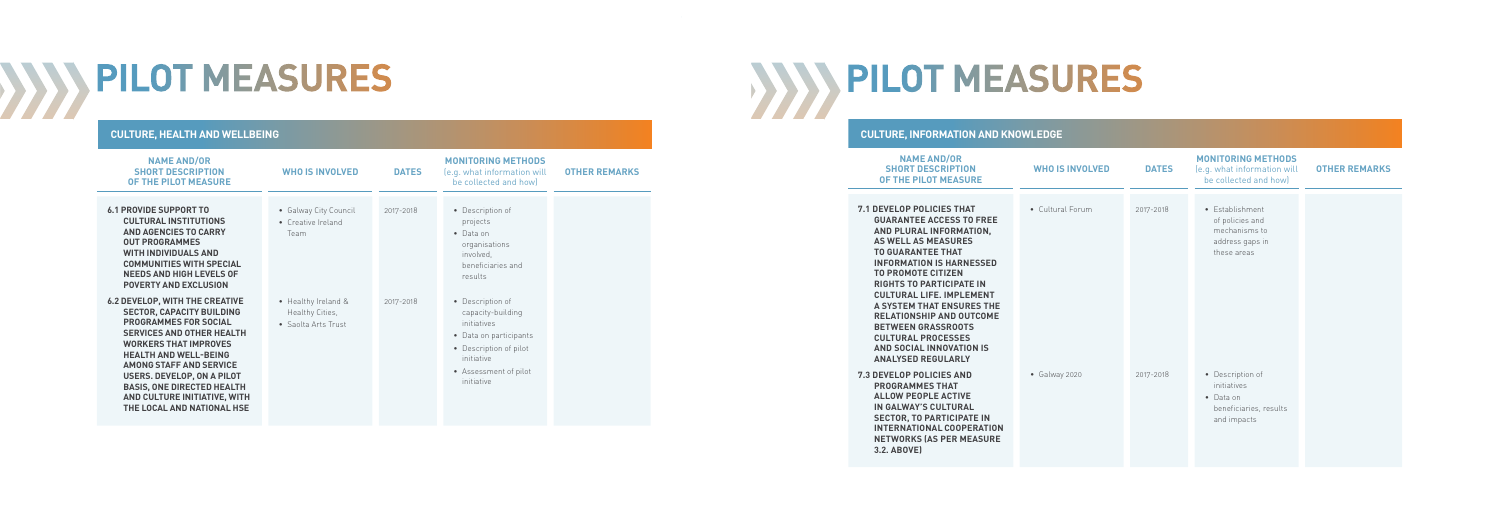### **GOOD PRACTICES**

THE FOLLOWING PROJECTS COULD BE ADDED TO THE AGENDA 21 FOR CULTURE'S DATABASE OF GOOD PRACTICES. OTHER GOOD PRACTICES WILL BE IDENTIFIED IN THE COURSE OF THE IMPLEMENTATION OF THE WORK PROGRAMME.

| <b>NAME OF POTENTIAL</b><br><b>GOOD PRACTICE</b>                                                                               | <b>WHO WILL</b><br><b>DRAFT IT</b> | <b>DATES</b> | <b>OTHER REMARKS</b> |
|--------------------------------------------------------------------------------------------------------------------------------|------------------------------------|--------------|----------------------|
| <b>I THE PROCESS OF ELABORATION</b><br>OF THE EVERYBODY MATTERS<br><b>CULTURAL SUSTAINABILITY</b><br><b>FRAMEWORK STRAREGY</b> | • Eithne Verling                   | 2017         |                      |
| <b>I GALWAY UNIVERSITY HOSPITALS</b><br><b>ARTS TRUST</b><br><b>OTHERS TBC</b>                                                 | • GUH Arts Trust                   | 2017         |                      |

### **PEER-LEARNING ACTIVITIES**

#### **FINAL CONFEREN** THE FINAL CONFERENCE WILL ALLOW GALWAY TO PRESENT THE RESULTS ACHIEVED IN THE COURSE OF THE WORK

TWO PEER-LEARNING ACTIVITIES (GALWAY'S HOSTING OF ANOTHER PILOT CITY AND THE VISIT TO ANOTHER CITY) WILL BE CONDUCTED IN THE FRAMEWORK OF THE WORK PROGRAMME. THESE SHOULD BE ALIGNED WITH THE STRENGTHS AND WEAKNESSES IDENTIFIED IN THE INITIAL WORKSHOP AND IN "RADAR 1".





PROGRAMME AND TO DISCUSS ITS FOLLOW-UP.

| <b>DESCRIPTION</b>      | <b>WHO IS INVOLVED</b>                    | <b>DATES</b> | <b>OTHER REMARKS</b> |
|-------------------------|-------------------------------------------|--------------|----------------------|
| <b>FINAL CONFERENCE</b> | • Everyone relevant to Pilot City<br>work | <b>TBC</b>   |                      |